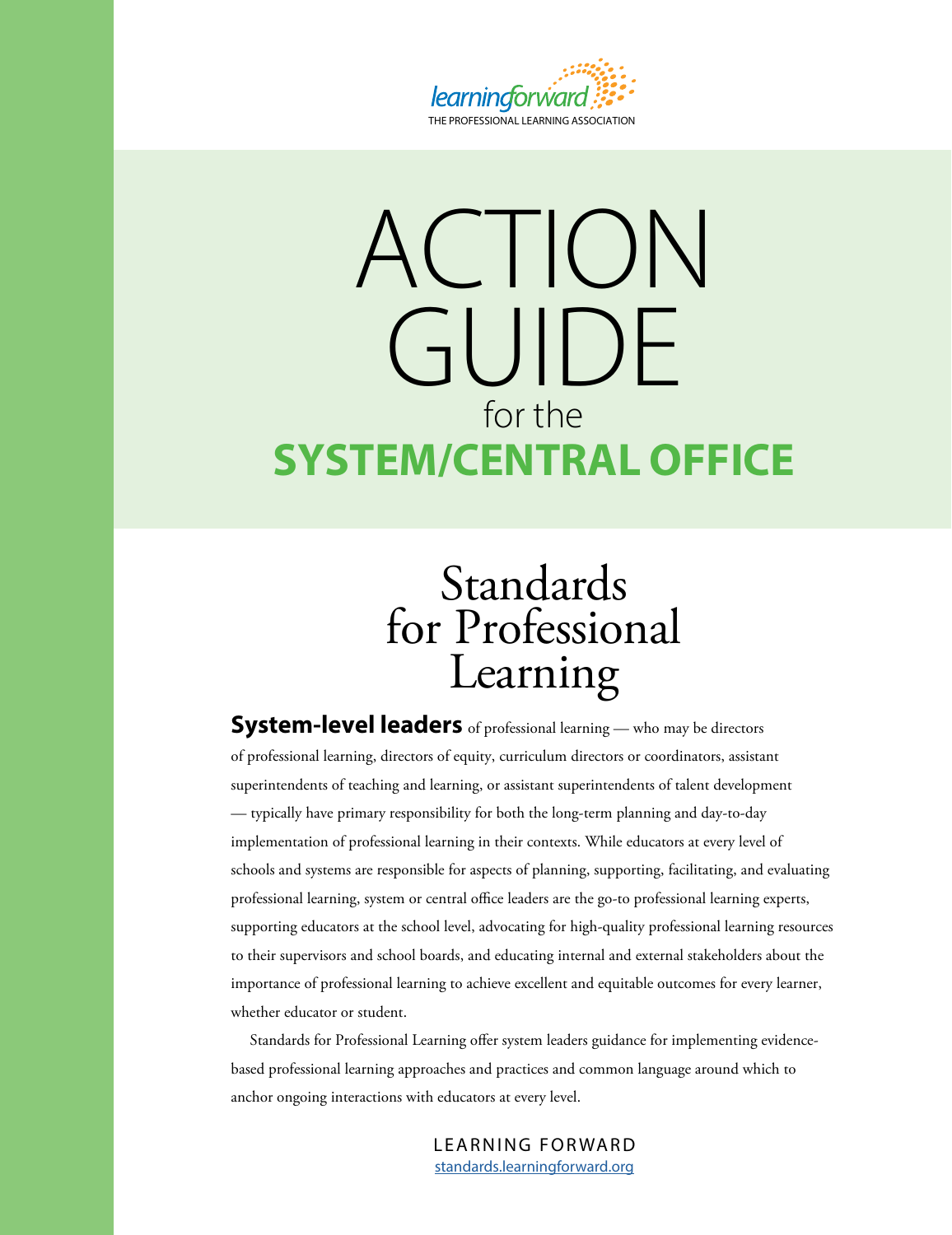## A systemwide approach to professional learning



#### **Standards for Professional Learning work within a framework of three categories:**

- The **Rigorous Content for Each Learner** standards describe the essential content of adult learning that leads to improved student outcomes.
- The Transformational Processes standards describe process elements of professional learning, explaining how educators learn in ways that sustain significant changes in their knowledge, skills, practices, and mindsets.
- The **Conditions for Success** standards describe aspects of the professional learning context, structures, and cultures that undergird high-quality professional learning.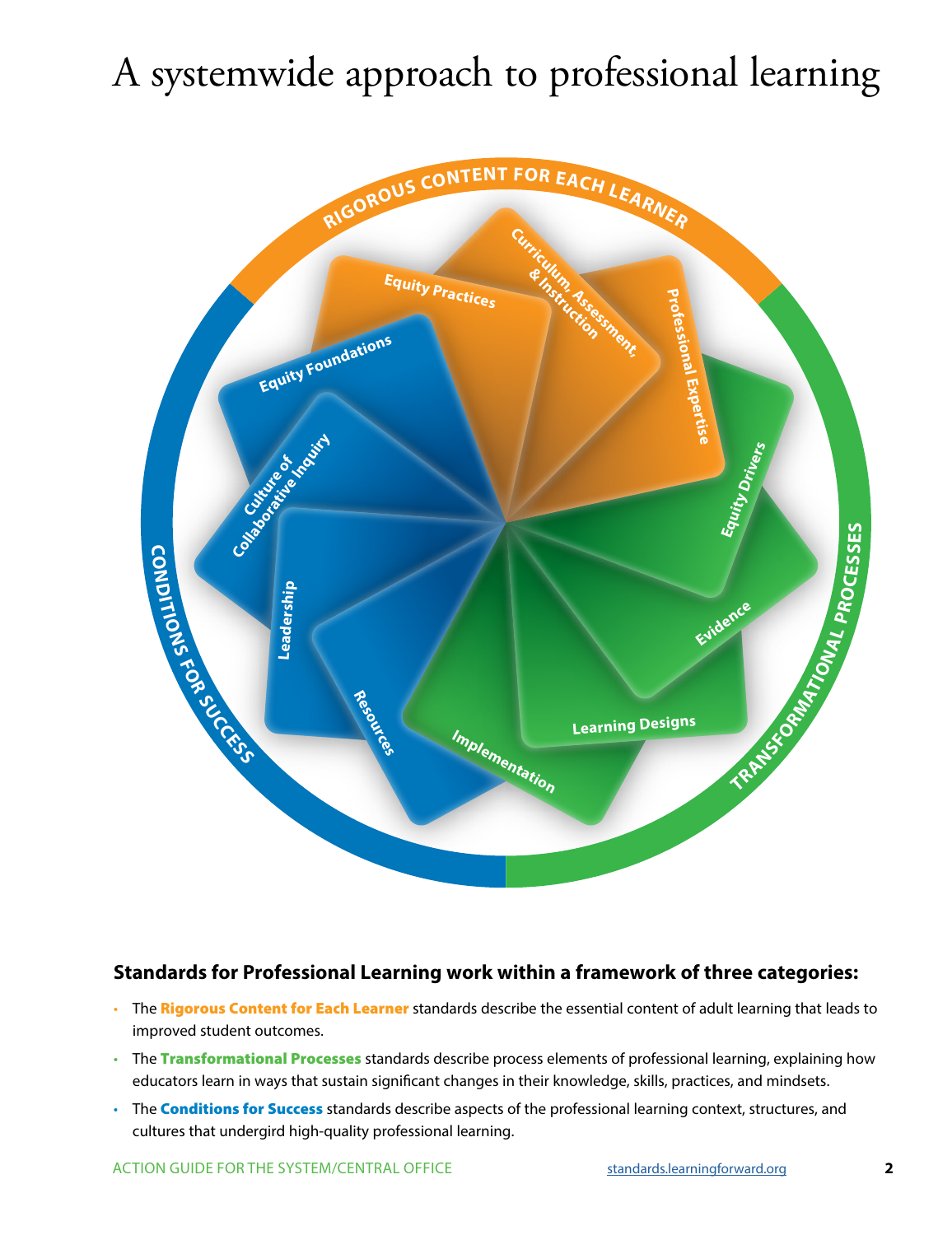### Foundations for standards

**S** everal foundations underlie Standards for Professional Learning. Understanding these foundations is critical to understanding the standards as well as the contexts and support within which they can flourish.

- High-quality professional learning improves educator practice and student results.
- Professional learning systems drive high-quality professional learning.
- Equity is both an outcome of and focus threaded throughout learning.
- High-quality curriculum and instructional materials are a critical priority for professional learning.
- Educators are responsible for leading learning for self and others.
- Policy guides practice.
- Research informs revised Standards for Professional Learning.

### How standards lead to improvement for all learners



As the graphic above illustrates, Standards for Professional Learning lead to high-quality professional learning, which leads to positive changes in educator knowledge, skills, and dispositions, which lead to improvements in educator practice, which in turn

lead to accelerated student results. Monitoring progress at each step contributes to continued improvement throughout the system, with student and educator data providing evidence about how professional learning evolves to lead to excellence and equity.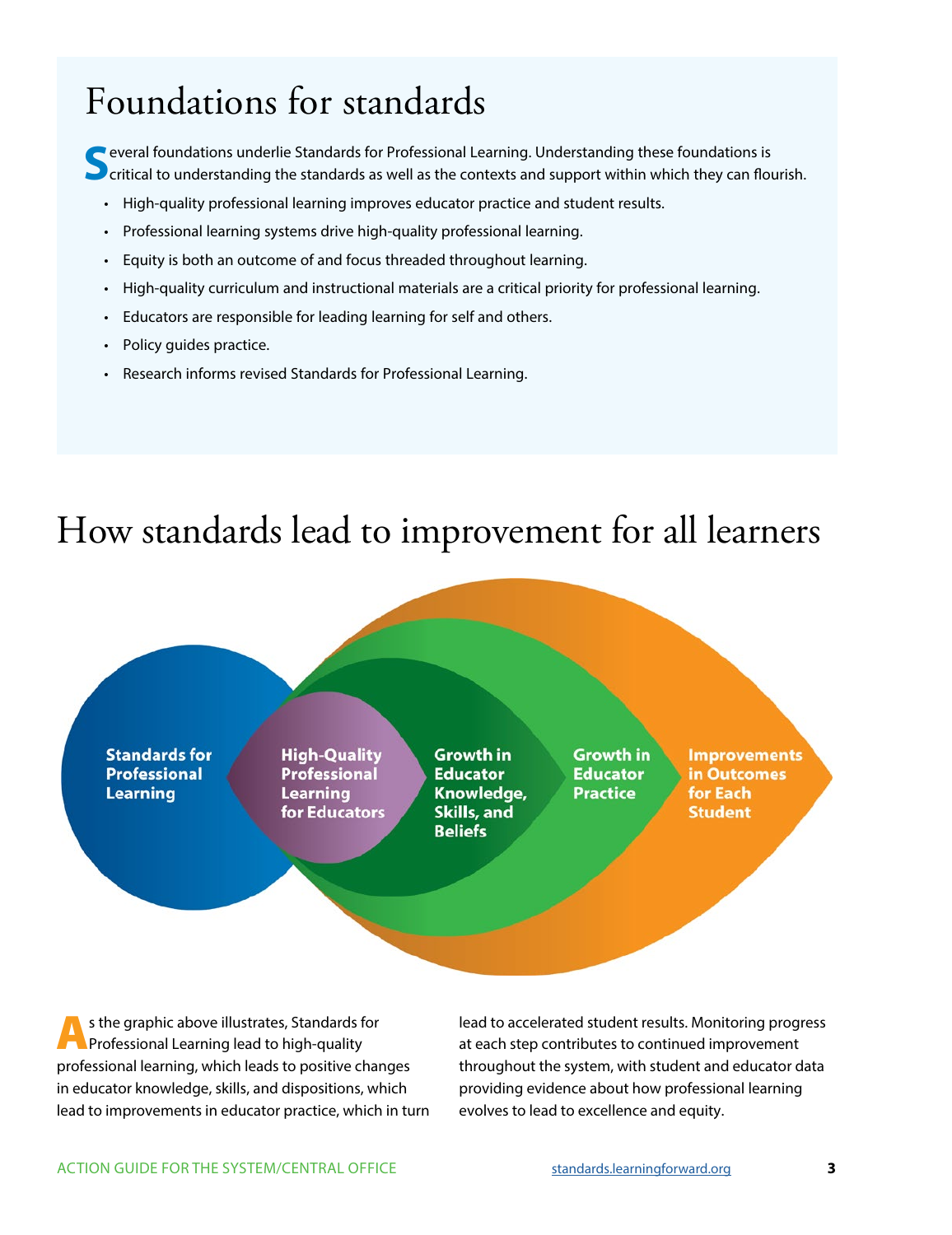## Standards for Professional Learning

*Professional learning results in equitable and excellent outcomes for all students when educators ...* 

#### **EQUITY PRACTICES**

... understand their students' historical, cultural, and societal contexts, embrace student assets through instruction, and foster relationships with students, families, and communities.

#### **CURRICULUM, ASSESSMENT, AND INSTRUCTION**

... prioritize high-quality curriculum and instructional materials for students, assess student learning, and understand curriculum and implement through instruction.

#### **PROFESSIONAL EXPERTISE**

... apply standards and research to their work, develop the expertise essential to their roles, and prioritize coherence and alignment in their learning.

*Professional learning results in equitable and excellent outcomes for all students when educators ...* 

#### **EQUITY DRIVERS**

... prioritize equity in professional learning practices, identify and address their own biases and beliefs, and collaborate with diverse colleagues.

#### **EVIDENCE**

... create expectations and build capacity for use of evidence, leverage evidence, data, and research from multiple sources to plan educator learning, and measure and report the impact of professional learning.

#### **LEARNING DESIGNS**

... set relevant and contextualized learning goals, ground their work in research and theories about learning, and implement evidence-based learning designs.

#### **IMPLEMENTATION**

... understand and apply research on change management, engage in feedback processes, and implement and sustain professional learning.

*Professional learning results in equitable and excellent outcomes for all students when educators ...* 

#### **EQUITY FOUNDATIONS**

... establish expectations for equity, create structures to ensure equitable access to learning, and sustain a culture of support for all staff.

#### **CULTURE OF COLLABORATIVE INQUIRY**

... engage in continuous improvement, build collaboration skills and capacity, and share responsibility for improving learning for all students.

#### **LEADERSHIP**

... establish a compelling and inclusive vision for professional learning, sustain coherent support to build educator capacity, and advocate for professional learning by sharing the importance and evidence of impact of professional learning.

#### **RESOURCES**

... allocate resources for professional learning, prioritize equity in their resource decisions, and monitor the use and impact of resource investments.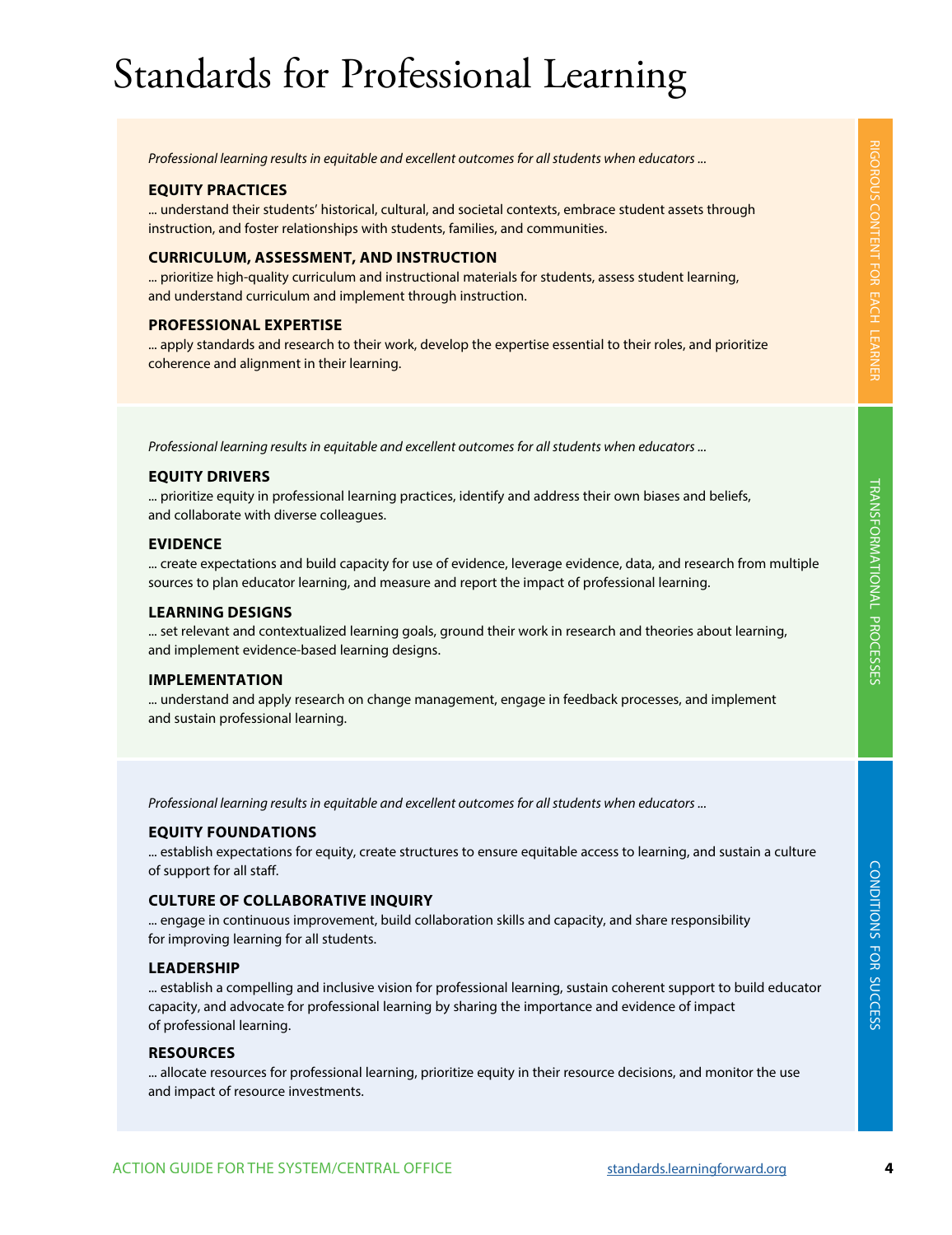## Key roles and responsibilities for system/ central office

**T**hese key roles and responsibilities, aligned to each frame within the standards, are not meant to be used as an allinclusive checklist but rather to drive critical actions to achieve system goals and priorities. They complement and support the responsibilities of educators in other roles. Collaboration with other educators is embedded in many of these responsibilities. Learning Forward recognizes that system/central office leaders may carry a range of titles, including director, assistant superintendent, coordinator, and administrator, among others.

#### **RIGOROUS CONTENT FOR EACH LEARNER**

- **• Learn about student contexts and life experiences and their potential impact on teaching, learning, and interactions at school.**
- **• Prioritize understanding and applying inclusive education practices across the system or district.**
- **• Focus professional learning on how to implement high-quality curriculum and instructional materials and aligned assessments.**
- **• Focus professional learning for self and others on relevant and role-specific standards, guidelines, and research.**

#### **TRANSFORMATIONAL PROCESSES**

- **• Leverage inclusive professional learning practices across the system, removing barriers that result from historical or systemic inequities.**
- **• Address how bias, assumptions, and beliefs about aspects of educator identity impact teaching and learning and collaboration with colleagues.**
- **• Use learning theory in the design of professional learning and match appropriate learning designs with educator learning goals.**
- **• Use multiple types of data and evidence to plan, design, implement, and evaluate professional learning.**
- **• Apply change management theories and tools as part of the learning process.**
- **• Sustain learning with opportunities for practice, feedback, and follow-up in coordination with human resources such as leader and school coaches.**

#### **CONDITIONS FOR SUCCESS**

- **• Create and support a culture where professional learning connects to each student's opportunity for and access to rigorous learning.**
- **• Create a vision for how professional learning enables educators to achieve system goals.**
- **• Allocate resources, particularly time, money, people, and technology, to achieve system learning goals.**
- **• Design structural coherence across all entities that provide leader and educator professional learning services across the system.**
- **• Advocate for adoption of Standards for Professional Learning.**
- **• Prioritize and model learning as a leader.**
- **• Embed continuous collaborative learning in each educator's workday.**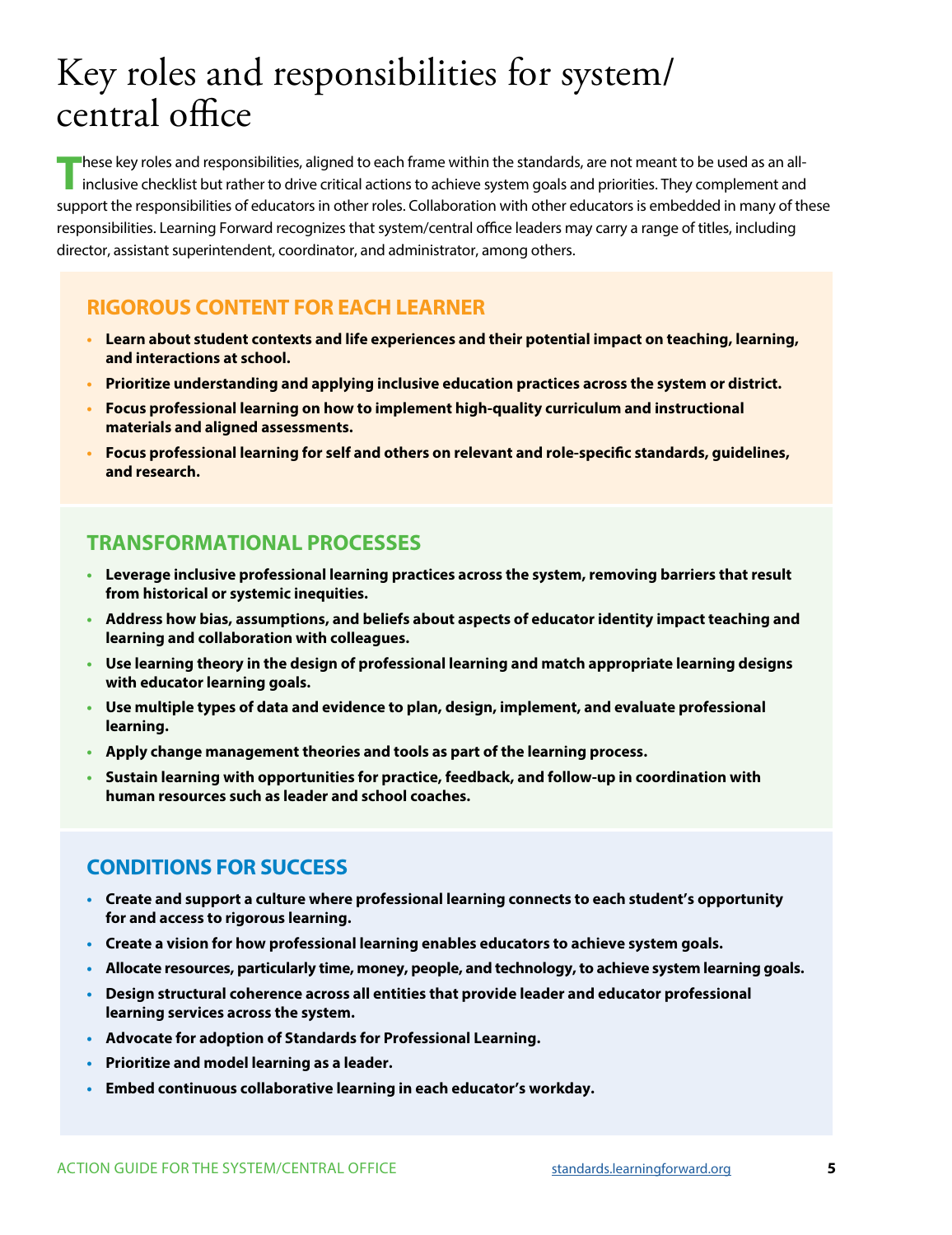## Identifying the system/central office leader's first actions

Use the reflection questions below and on p. 7 to determine action steps you will prioritize to develop, strengthen, transform, and sustain professional learning. Collaborate with colleagues to complete this table and clarify how you will move forward.

| <b>QUESTION</b>                                                                                                                                                           | <b>REFLECTIONS</b> | <b>FIRST STEPS</b> |
|---------------------------------------------------------------------------------------------------------------------------------------------------------------------------|--------------------|--------------------|
| After<br>reviewing the<br>responsibilities<br>on p. 5, what<br>would we say<br>is our highest<br>learning need<br>as a team or<br>individuals?                            |                    |                    |
| How well does<br>our vision for<br>professional<br>learning describe<br>specific actions<br>we can take<br>to achieve<br>improved<br>teaching<br>and student<br>learning? |                    |                    |
| How well do<br>we support<br>the use of data<br>and evidence<br>to inform<br>professional<br>learning<br>priorities,<br>selection, and<br>design?                         |                    |                    |
| How do we<br>implement<br>our vision for<br>professional<br>learning in a<br>way that ensures<br>alignment with<br>our aspirations<br>for equity for<br>each learner?     |                    |                    |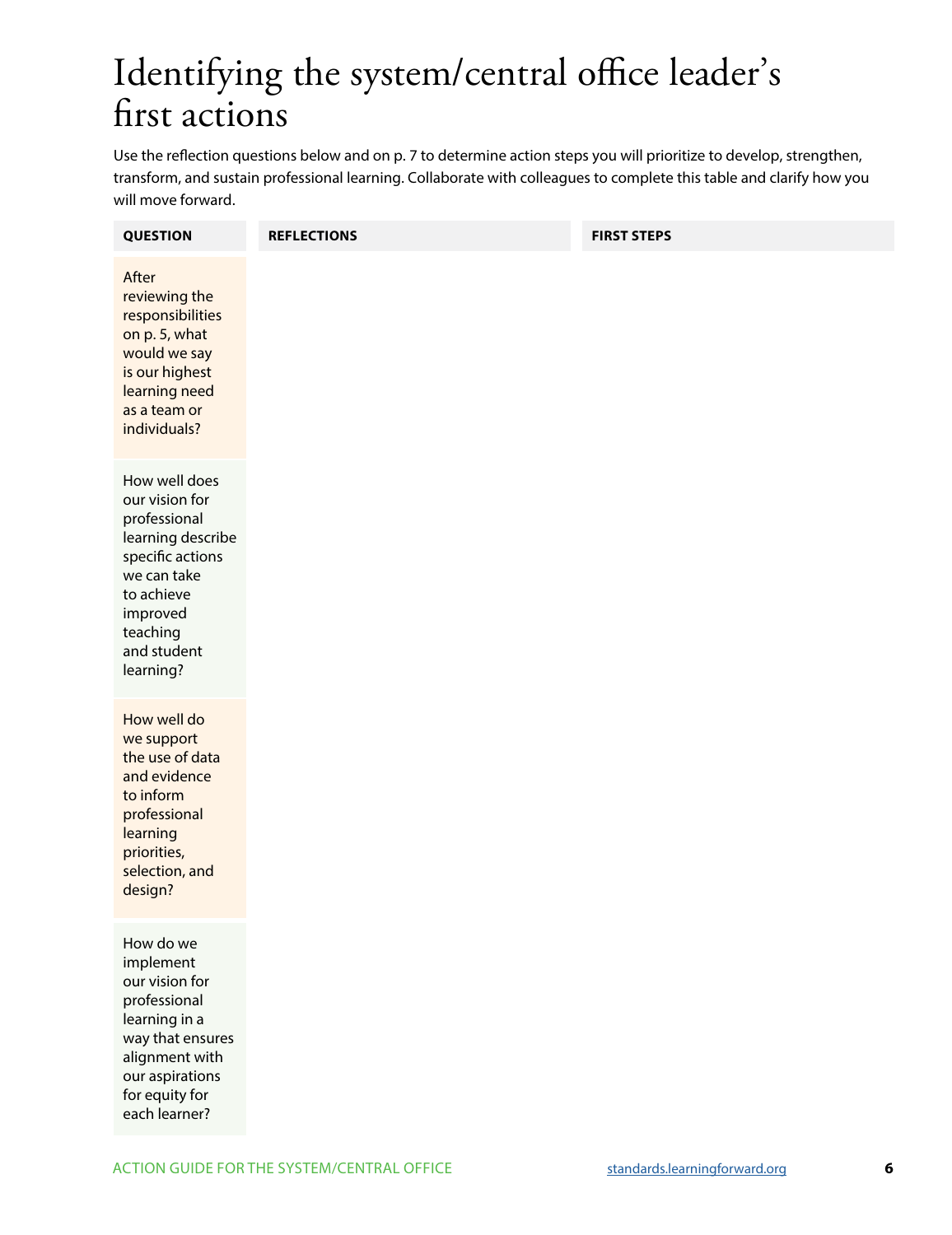What aspects of professional learning focused on understanding the contexts and experiences of our educators and students might be strengthened, and how?

How do we ensure all educators understand and know how to support our system's commitment to continuous improvement?

How do we monitor investments in professional learning to determine whether they are allocated to high-priority needs based on educator input?

How can we strengthen the ways we evaluate professional learning and document its impact?